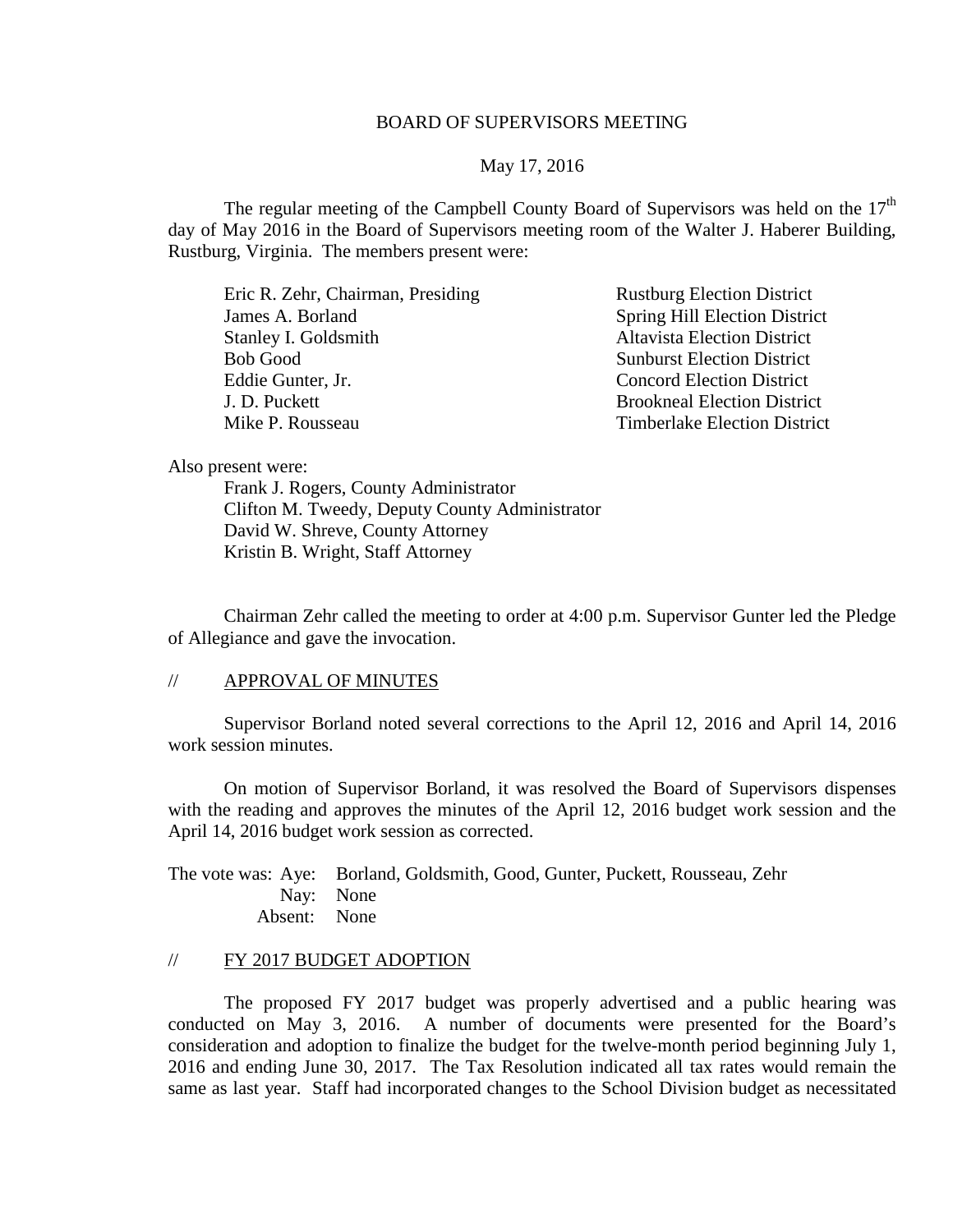by the County's transfer to the Schools. There had been no other substantive changes to the budget since the May  $3<sup>rd</sup>$  public hearing. The proposed budget included a 2% salary increase effective December 1, 2016 for eligible full time and part-time employees of the five Constitutional Offices and the Social Services Department, and approved the hiring of six additional EMS Technicians to be located in the Brookville-Timberlake area.

In answer to questions from the Board, the County share of the 2% salary increase to all employees in the five Constitutional Offices was \$35,000, and the State funding for the increases was \$68,000.

Supervisor Goldsmith requested clarification on the discussion of hard billing for EMS Services and any action taken. Administrator Rogers indicated the County had already adopted the practice of hard billing, but did not collect those fees as aggressively as it could. Staff would be bringing back to the Board an agenda item to review the fees charged for EMS Services with the expectation to utilize the increased revenues to offset the costs of the new career crew. In addition, the Board would be considering changes to the fee schedule in the County Code to generate additional revenue to replace some of the reduction proposed for the Town of Brookneal. Supervisor Goldsmith indicated he would like to be involved in the discussions on hard billing practices.

Supervisor Puckett asked if there were any funds in the budget for the renovations of the four high schools. Administrator Rogers indicated there was not, but there had been some discussion of earmarking carry-over funds at the end of the fiscal year for future School capital projects. Staff would bring back to the Board the carry-over request at the end of the fiscal year.

Supervisor Gunter requested the items be considered separately as he did not approve of the tax rate advertised. He added that he did not feel the budget was adequate to fund County services, particularly Schools and Public Safety. Supervisor Goldsmith agreed adding the Board should have increased the tax rate by three (3) cents.

Supervisor Borland offered a motion to adopt the Tax Resolution.

#### Tax Resolution

On motion of Supervisor Borland, it was resolved the Board of Supervisors adopts the following resolution:

### **TAX RESOLUTION**

It is hereby RESOLVED by the Board of Supervisors that there shall be levied for the tax year 2016, a tax of \$0.52 per \$100 of assessed valuation on all taxable real estate, a tax of \$4.45 (nominal) per \$100 of assessed valuation on all personal property segregable for local taxation by Virginia law with the exception of a tax of \$3.85 (nominal) per \$100 of assessed valuation for motor homes and all non-motorized pull behind recreational trailers and a levy of \$3.25 ( nominal) per \$100 of assessed value on vehicles that are for hire and receive an apportioned tax; and a tax of \$3.25 (nominal) per \$100 of assessed valuation on machinery and tools. Taxation of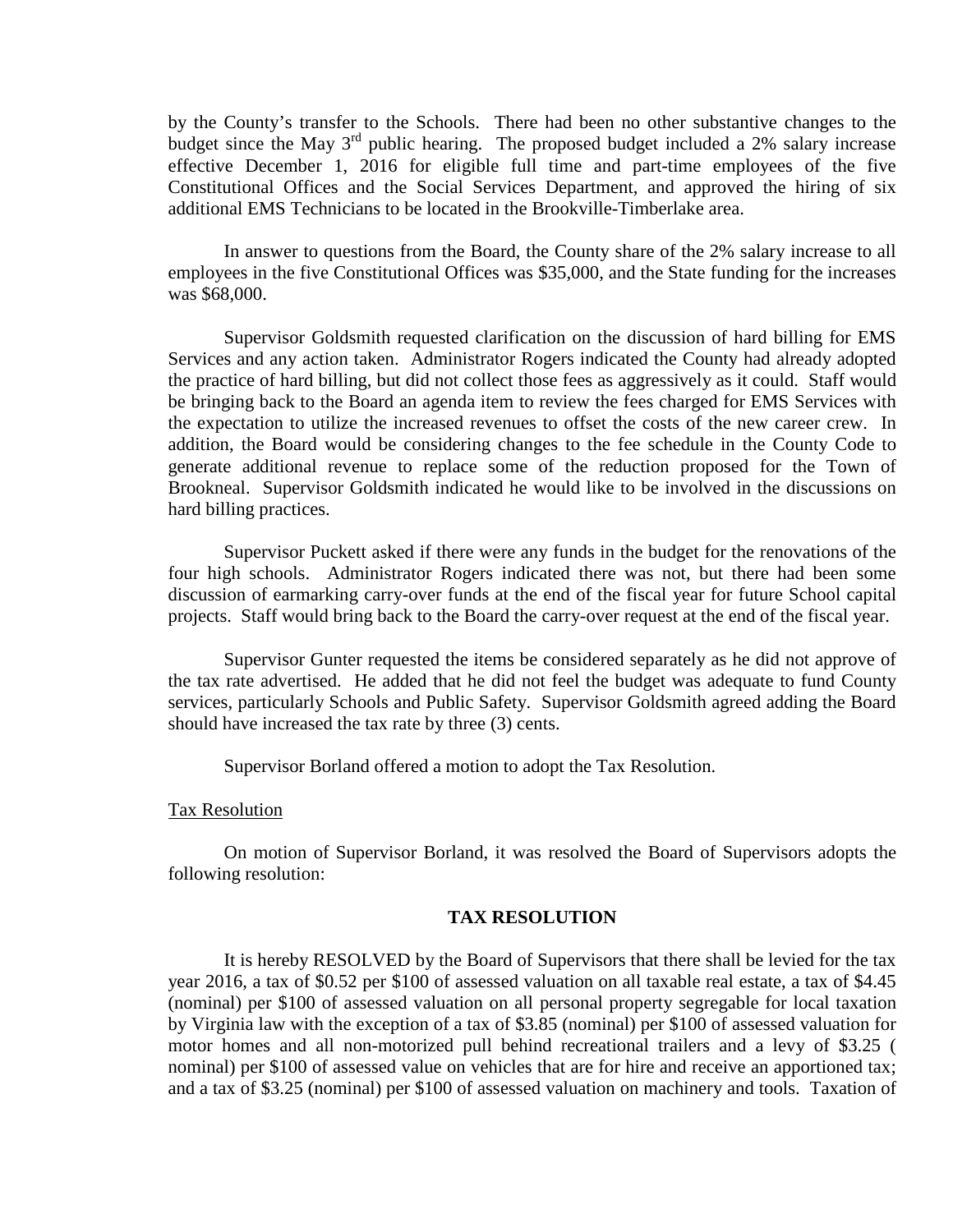real estate and personal property of public service corporations shall be based on the assessment thereof fixed by the State Corporation Commission, located in this County on January 1, 2016 at the tax rates stated herein; and

It is further RESOLVED that there shall be levied for the tax year 2017, BPOL tax rates of \$0.16 per \$100 of gross receipts for contractors, \$0.20 per \$100 of gross receipts for retail sales, \$0.35 per \$100 of gross receipts for personal service & repair, \$0.50 per \$100 of gross receipts for professional service, and \$0.05 per \$100 of gross purchases for wholesalers, in accordance with the provisions of the Campbell County Code of 1988, Chapter 14, *Licenses and Permits*.

It is further RESOLVED that there shall be levied for the tax year 2016, Transient Occupancy Tax of 2% of charges for occupancy.

The vote was: Aye: Borland, Good, Rousseau, Zehr Nay: Goldsmith, Gunter, Puckett Absent: None

A second motion was made by Supervisor Borland to adopt the remaining items.

On motion of Supervisor Borland, it was resolved the Board of Supervisors adopts the FY 2017 budget as presented at the May 3, 2016 public hearing with a real estate tax rate of 52 cents per \$100 of assessed value and a personal property tax rate of \$4.45 per \$100 of assessed value with the exception of a reduction of \$362,359 for state-funded school employee salary increases that would not be implemented; and

# **PPTRA RESOLUTION FOR INCLUSION WITH ANNUAL BUDGET RESOLUTION FOR 2016 Campbell County, Virginia**

In accordance with the requirements set forth in VA. CODE ANN. §58.1-3524 C.2. and §58.1-3912 E., as amended by Chapter 1 of the Acts of Assembly (2004 Special Session I), Chapter 879 of the Acts of Assembly (2008) and as set forth in Item 503.E. (Personal Property Tax Relief Program) of Chapter 951 of the 2005 Acts of Assembly, any qualifying vehicle sitused within Campbell County commencing January 1, 2016, shall receive personal property tax relief in the following manner:

- Personal use vehicles with assessed value of \$500 or less will be eligible for 100% tax relief;
- Personal use vehicles with assessed value of \$501 to \$10,000 will be eligible for 38.5% tax relief;
- Personal use vehicles with assessed value of \$10,001 or more shall receive only 38.5% tax relief on the first \$10,000 in assessed value;
- All other vehicles which do not meet the definition of "qualifying" (such as business use vehicles, farm use vehicles, motor homes, etc.) will not be eligible for any form of tax relief under this program;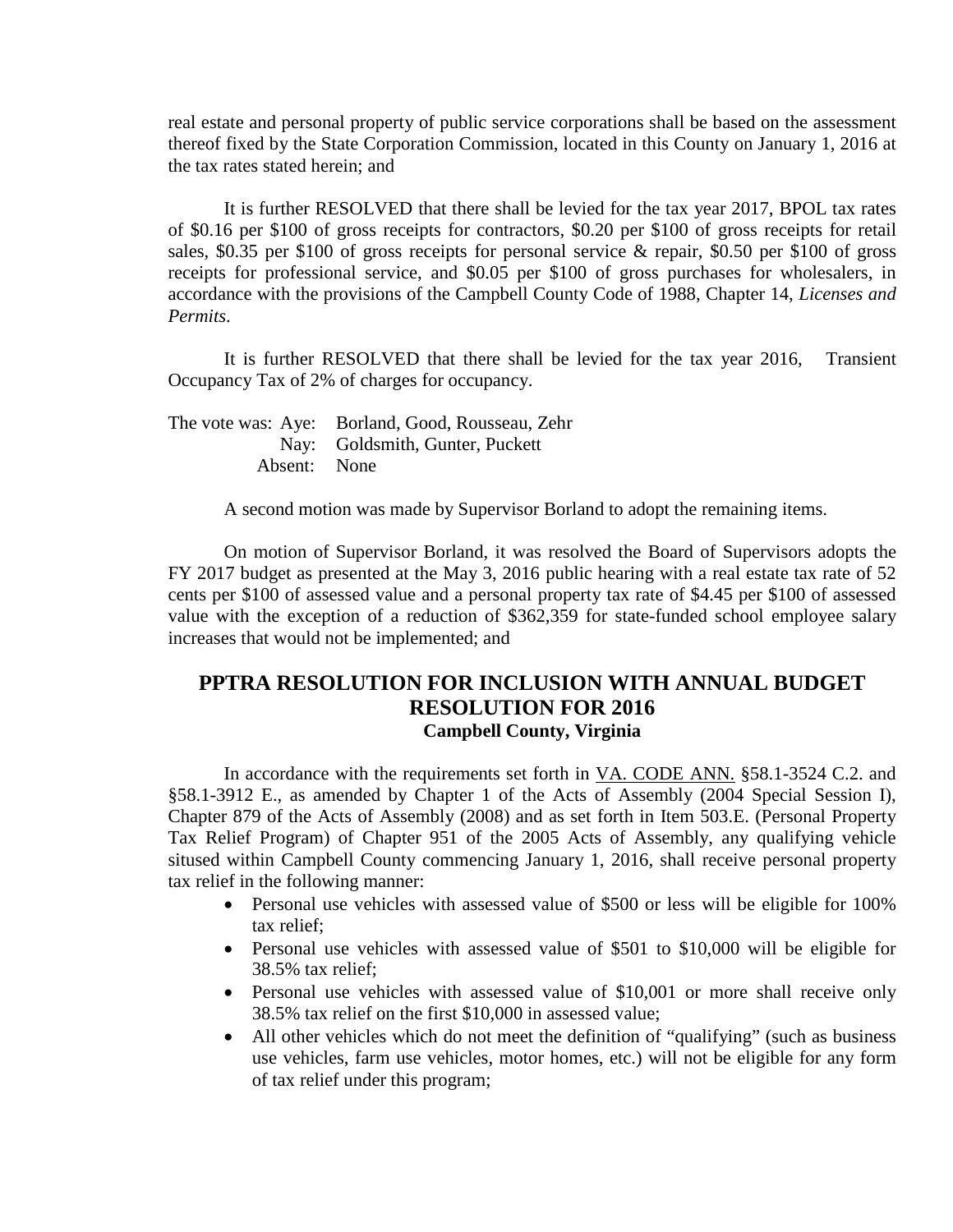• In accordance with Item 503.D.1. of Chapter 951 of the 2005 Acts of Assembly, the entitlement to personal property tax relief for qualifying vehicles for tax year 2005 and all prior tax years shall expire on September 1, 2006. Supplemental assessments for tax years 2005 and prior years that are made on or after September 1, 2006 shall be deemed "non-qualifying" for purposes of state tax relief and the local share due from the taxpayer shall represent 100% of the tax assessable; and

Adopts the Fiscal Year 2017 Appropriations Resolution; and

Approves a two (2%) percent cost of living salary increase effective December 1, 2016 for eligible full time and part time employees in the five Constitutional Offices and the Social Services Department; and

Approves the hiring of six additional EMS Technicians to be located in the Brookville-Timberlake area.

|              | The vote was: Aye: Borland, Good, Rousseau, Zehr |
|--------------|--------------------------------------------------|
|              | Nay: Goldsmith, Gunter, Puckett                  |
| Absent: None |                                                  |

## // REQUEST FOR EXCEPTION TO NOISE ORDINANCE – WENDI RICE

Wendi Rice, 662 Lynch Road, Altavista submitted a request for an exception from the Noise Ordinance for her son's 16<sup>th</sup> birthday party to be held at her home on May  $21<sup>st</sup>$  (rain date – May 28, 2016). The event would begin at 6:00 p.m. and a time extension was being requested from 10:00 p.m. to 11:00 p.m. There would be a DJ with an anticipated attendance of 55. Mrs. Rice spoke with the Sheriff's Department about a noise ordinance permit and was advised the permits were now approved by the Board of Supervisors. She had already spoken with her neighbors, and no one had expressed concern about the party.

On motion of Supervisor Goldsmith, it was resolved the Board of Supervisors approves an Exception to the Noise Ordinance for a birthday party at the home of Wendi Rice, 662 Lynch Road, Altavista, Virginia on May 21, 2016 (or rain date May 28, 2016) from 10:00 p.m. to 11:00 p.m.

The vote was: Aye: Borland, Goldsmith, Good, Gunter, Puckett, Rousseau, Zehr Nay: None Absent: None

## // MATTERS FROM THE BOARD

• Chairman Zehr presented a proposed resolution pertaining to a national discussion of a reasonable expectation of privacy when one goes into a public facility such as restrooms, dressing rooms, etc. that were designated for use by a specific gender. Consideration of the resolution would be placed on the June  $7<sup>th</sup>$  agenda to allow the Board members to review the resolution.